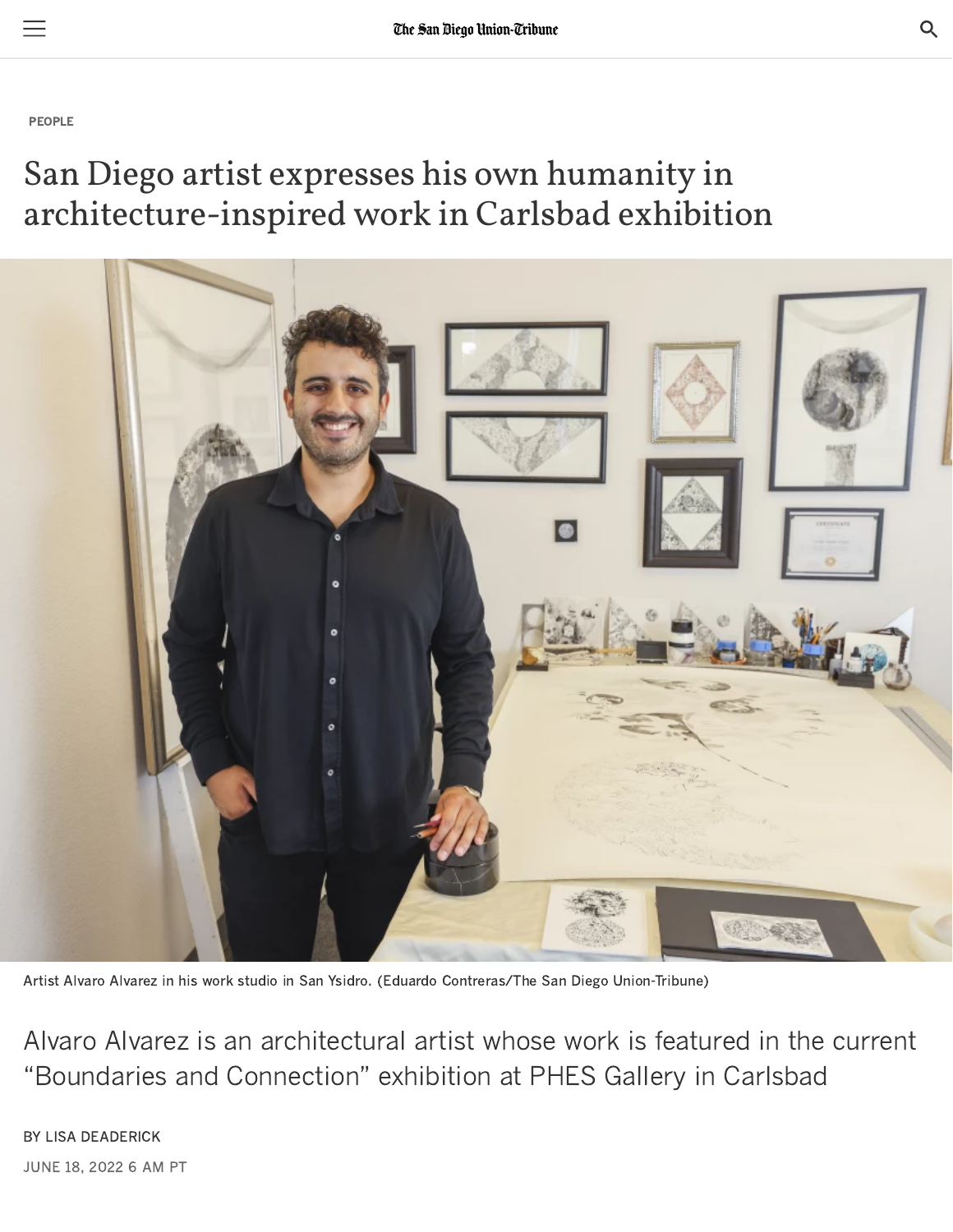

Although just 29 years old, [Alvaro Alvarez](http://www.alvaroaalvarez.com/) can quickly name his lifelong love: architecture.

During math class in the third grade, he taught himself to draw, focusing on the hotel buildings that were all around him. It was the specifically atypical hotel architecture of Tijuana, where any building could serve as a hotel, that gave his young imagination great freedom.

"I found the colorful hotels by (Mexican architects) Ricardo Legorreta and Luis Barragan to be particularly playful and relatable," he says.

He would go on to use that inspiration as his focus in college, majoring in architecture at Cornell University and building a professional career that allowed him to lead the design and construction of a Riviera Maya EDITION hotel in New York. Now, he's a full-time architectural visual artist (who's presented his work at La Jolla's Salk Institute on the relationship between neuroscience and architecture) and is featured in the current "Boundaries and Connection" exhibition at [PHES Gallery in Carlsbad,](https://phesgallery.com/) alongside artists [Kaori Fukuyama](https://www.sandiegouniontribune.com/lifestyle/people/sd-me-one-fukuyama-20170927-story.html) and Kline Swonger, through July 30.

Alvarez — who lives in San Diego's Otay Mesa West neighborhood, between San Ysidro and Chula Vista — took some time to talk about his binational art, what it means to him to be a selfdescribed "border boy," and his ability to do spot-on impressions of the people around him.

**Q:** Tell us about the "Boundaries and Connection" exhibition at PHES Gallery in Carlsbad and the work you have on display.

**A:** I met [gallery owners] Paul Henry and Ellen Speer in 2021 when Kaori Fukuyama introduced us as they were searching for emerging artists in the region. Then they brought all three of us together. One of the purposes of the exhibition was to highlight local artists who created abstract work. We worked with the space itself — sequence of gallery rooms, walls, natural light — to curate the paintings.

The work I'm displaying belongs to my present engagement with the concepts of edges and density as they relate to freedom and constraint. They begin with an arresting first impression due to their larger composition and aspire to lure you in with their intricate detail and active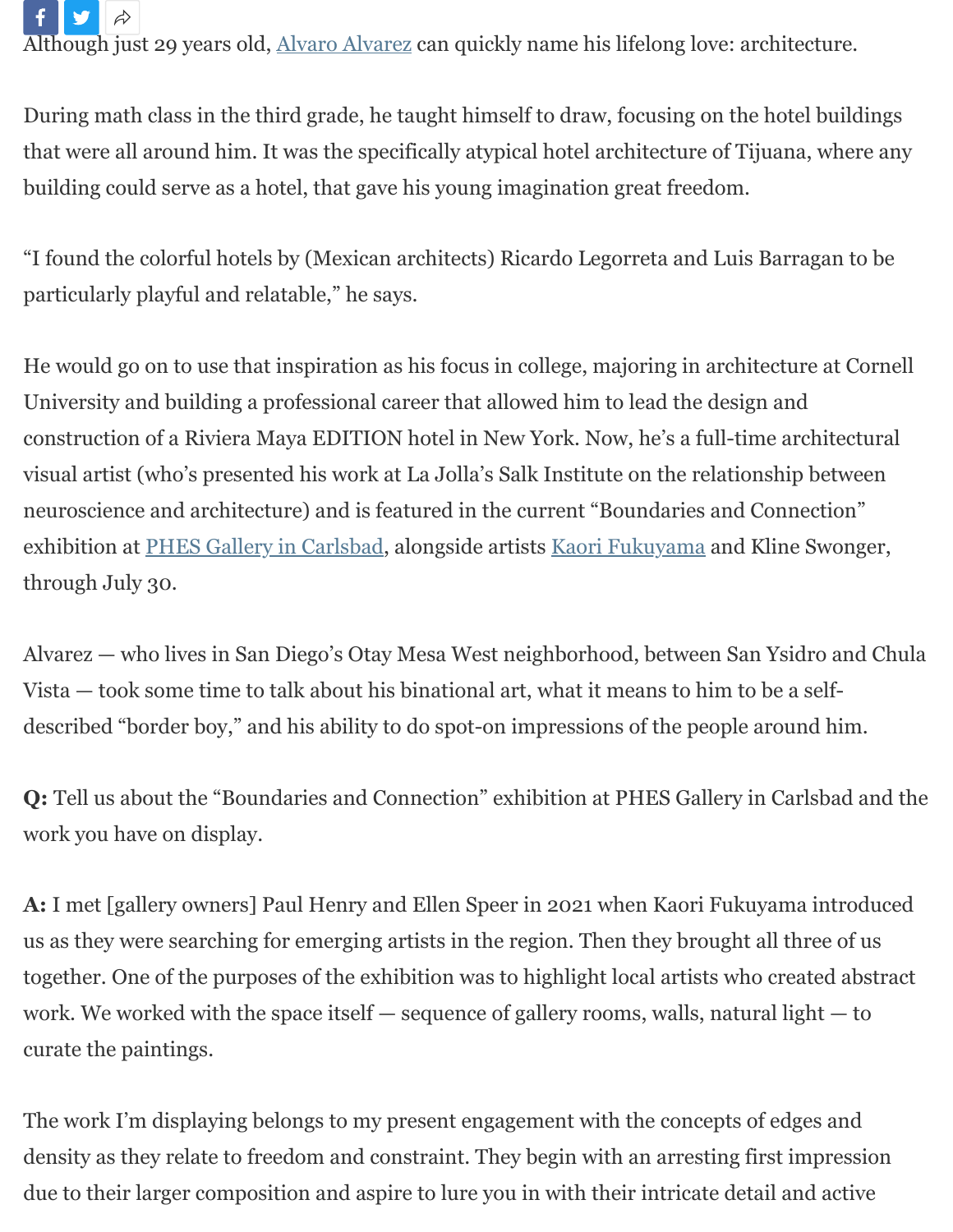linework. Seven of the paintings are done on paper and three on canvas; the only "colors" of ink used are black, white and sepia, with dimensions ranging from 13 inches-by-10 inches and as large as 40 inches-by-40 inches.

**Q:** What do you want people to get from this current work?

**A:** I would love to instill in them a sense of curiosity. The gallery layout allows for a first impression of my paintings from a distance. This first encounter is of a recognizable geometry sphere, diamond, square — so it is easily identifiable. As viewers approach it, they would realize that it is, in fact, a form of gestalt in its means of organization: much more intricate details and smaller linework creating a larger composition, both scales being equally important.

**Q:** What medium/media do you prefer to work in, and how does this style speak to you as an artist?

**A:** I feel the most comfortable with graphite, charcoal, ink and paper. I use the density of linework to suggest shadow and its absence to imply light. I also love the innate fluidity of ink because even though I try to control it, it has a mind of its own and will move as it pleases. It is a good lesson, through materiality, that we can't control everything, and beauty can come from letting go.

## What I love about Otay Mesa West ...

*Most importantly, how close I am to my family — on both sides of the border. Secondly, is nature. I am a short bike ride from Imperial Beach and a number of beautiful parks around me, including the Tijuana River estuary and Otay Valley Regional Park.*

**Q:** How would you define/describe what you call binational art?

**A:** I would describe it as art created through a dual lens of belonging to two different homes, separated by human-made borders. I consider my artwork binational. However, artwork that wasn't necessarily created by an artist from either side of a border can also be "binational" if it expresses a relatable story with themes such as those we see around here. [American sculptor]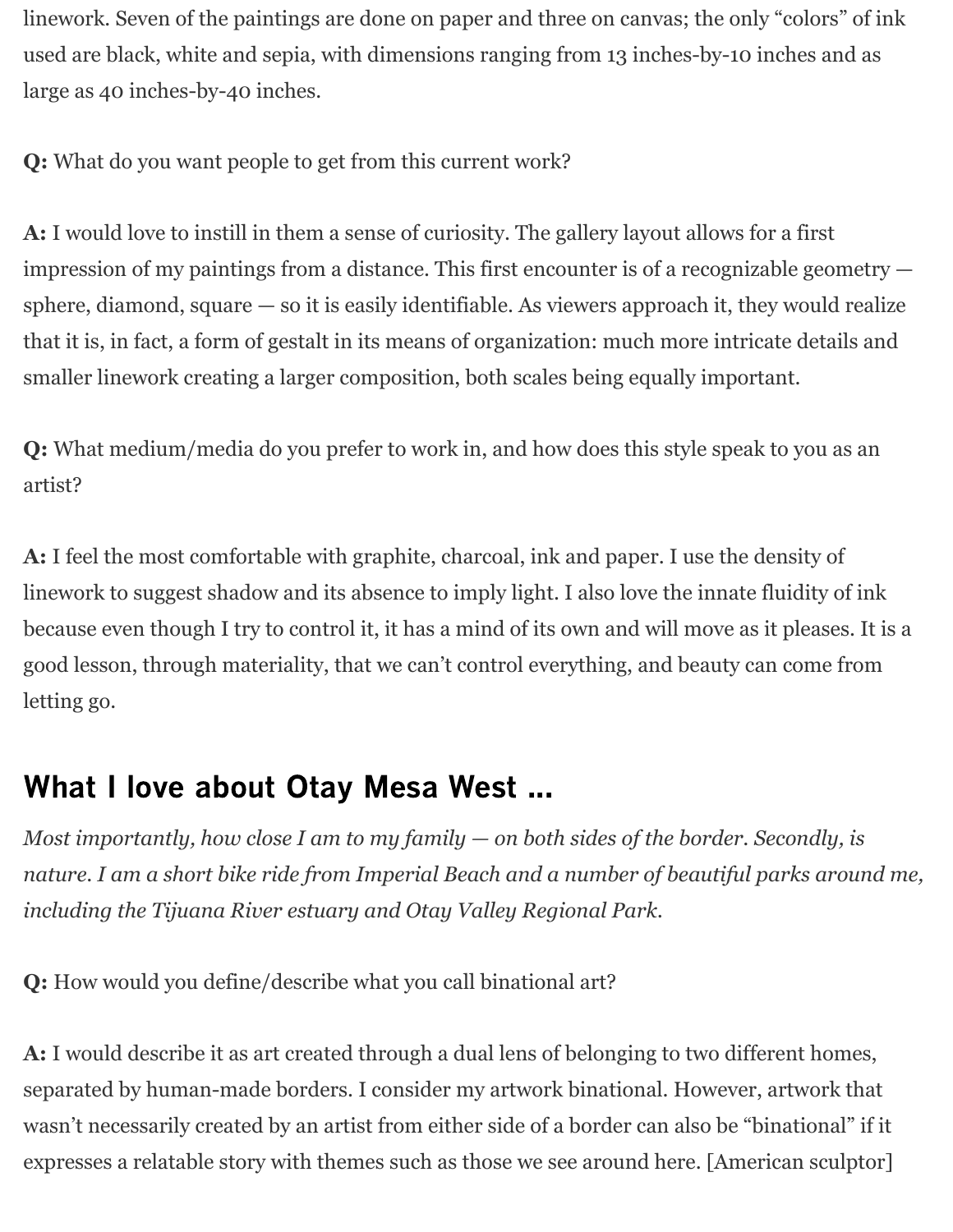Lee Bontecou's beautifully crafted sculptures and drawings, for instance, convey to me a positive flow of energy in all sorts of directions, until they are stopped by their own physical limitations.

**Q:** What are you trying to express in your work?

**A:** My own human qualities. I struggled with overthinking and overdoing, which led to physical and mental health difficulties. Art has been in my life for as long as I can remember, and most recently, contributed to my healing when coming out of a depression in 2019. Three years later, I am healthier than ever, but have in me a duality that will accompany me for the rest of my life: One, the intensive passion in which I embark any project; and two, a relaxed calmness striving for stability. I express this duality in my artwork, specifically the work currently at the PHES Gallery.

**Q:** What inspires you in your work?

**A:** Most importantly, joy. Even though my paintings might share stories of struggle or an abstract conflict, they are done with joy because of how much I love creating art. It is the No. 1 barometer when I begin a piece of work, which supplements my other clear sources of inspiration architecture and storytelling.

**Q:** In your bio, you mention being born in San Diego and raised in Tijuana, Mexico, referring to yourself as a "border boy." What does this term mean for you?

**A:** Growing up crossing the border so often, it became a quotidian part of my life. When I left Southern California/Baja and moved to New York, the border became a stronger part of my identity. I realized how special it is to have two completely different worlds as part of a single community of what I called home. The term "border boy" means, to me, belonging to more than one home.

**Q:** How would you describe the cultures of where you grew up, and how did that inform your art?

**A:** Another duality. Growing up, the culture in Tijuana was fast-paced and very social. Families were very connected to one another, and a big part of life was done "outside the house" at event spaces, hotel ballrooms, restaurants. San Diego, instead, was always calmer and nature-focused — at least, where I frequented as a child: Balboa Park, the San Diego Zoo, Sea World, Coronado